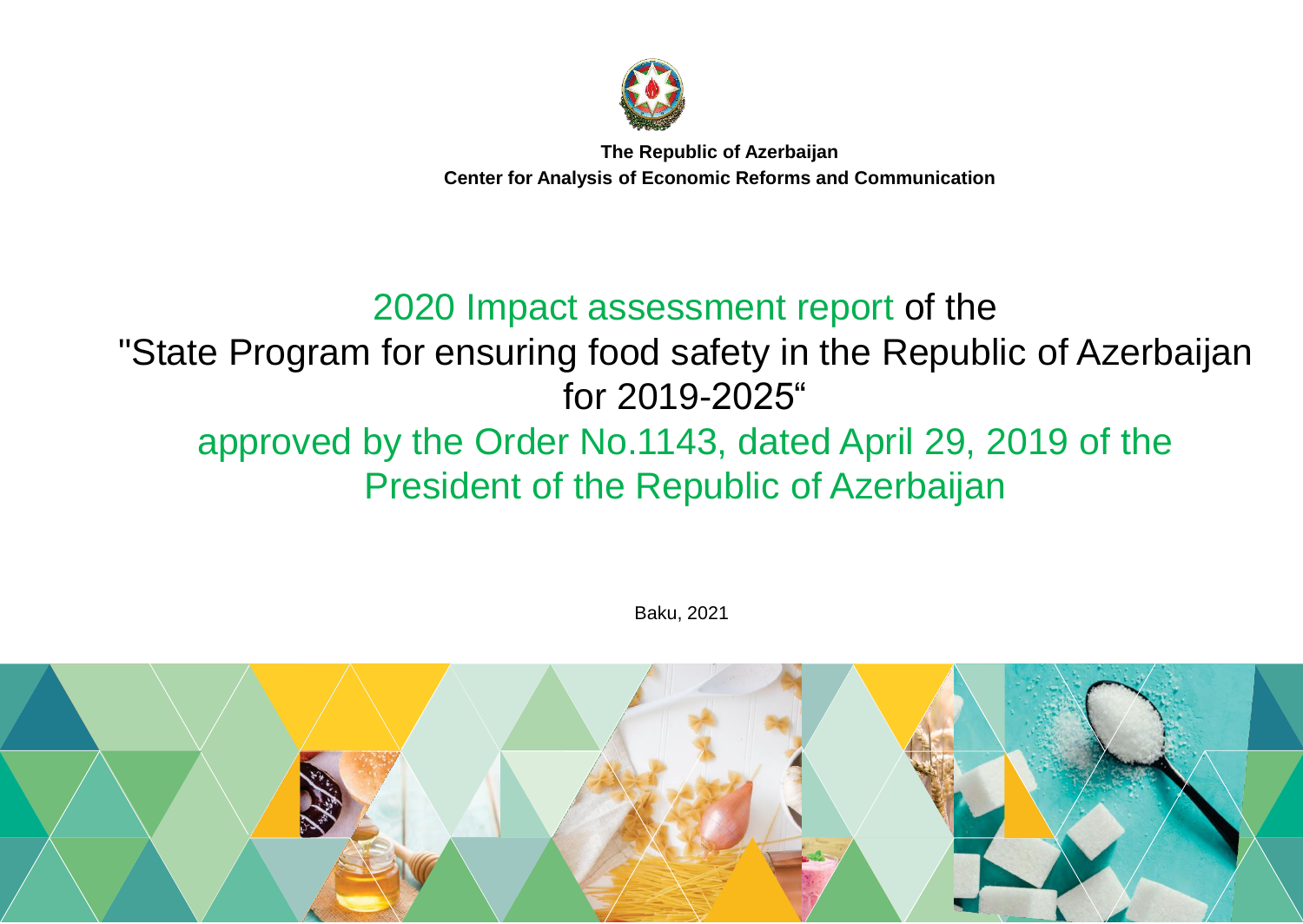

# **CONTENT**



**16**

| 1. Summary                   |  |
|------------------------------|--|
| 2. Methodological Framework- |  |
| 3. The achieved results -    |  |

**4. Detailed implementation indicators and recommendations**

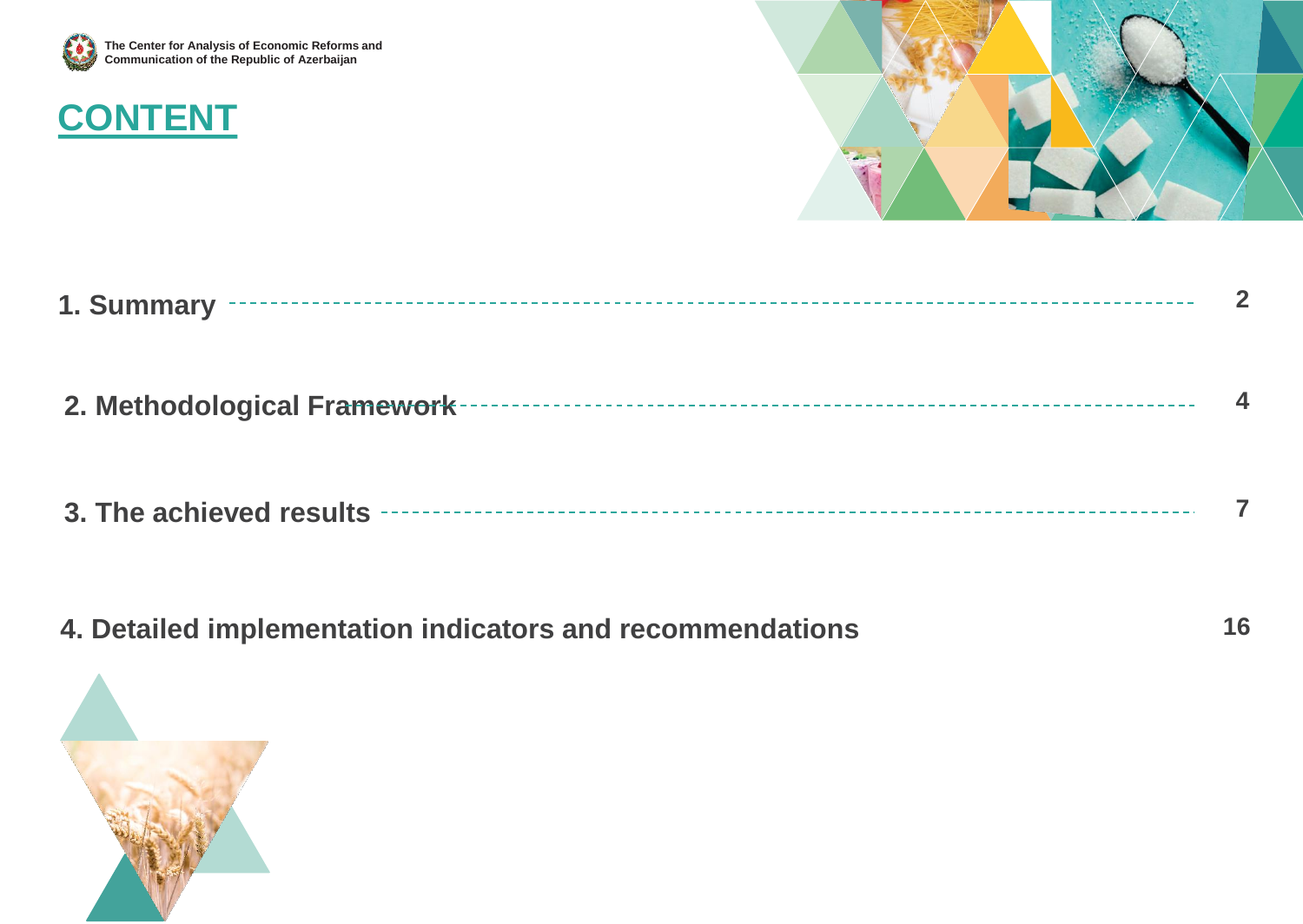

### **1. SUMMARY**



**2020 Impact assessment report of the "State Program for ensuring food safety in the Republic of Azerbaijan for 2019-2025" approved by the Order No. 1143, dated April 29, 2019 of the President of the Republic of Azerbaijan**



<sup>\*</sup> When calculating the total implementation percentage for the actions, the implementation status of the priorities for the relevant actions was determined and the implementation results of the priorities were summed up an

\*\* The implementation percentage by the expected impact indicators was obtained by summing the results obtained by the expected impact indicators determined by the state program and dividing them by the number of those ind

\*\*\* When determining the performance of the main implementing agencies, the results obtained on the relevant actions were summed up and divided by the total number of action for which the bodies were responsible for. Furth performance, the results obtained in excess of 100 percent on individual indicators were counted as 100 percent.

\*\*\*\* The number of actions for which the relevant agencies are responsible includes the actions to be implemented in 2020 under this State Program.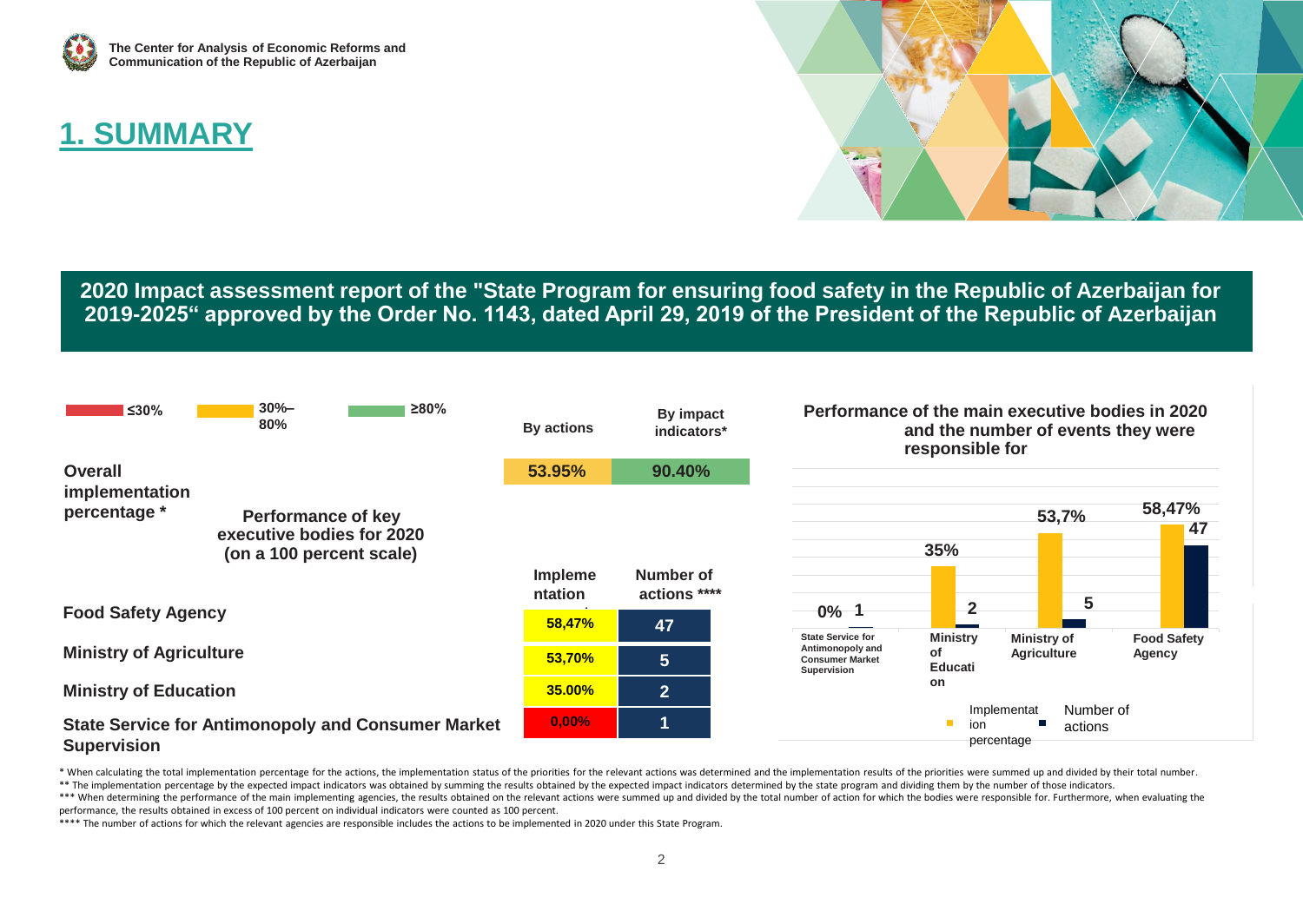

**The Center for Analysis of Economic Reforms and Communication of the Republic of Azerbaijan**

### **1. SUMMARY**



The Center for Analysis of Economic Reforms and Communication (CAERC) has been instructed to monitor and evaluate (M&E) the implementation of the actions planned under the "State Program for ensuring food safety in the Republic of Azerbaijan for 2019- 2025" pursuant to the Paragraph 4 of the Order No. 1143 of the President of the Republic of Azerbaijan dated April 29, 2019 on the approval of the "State Program for ensuring food safety in the Republic of Azerbaijan for 2019-2025" (hereinafter - the State Program)

This report contains the result- based monitoring and evaluation outcomes for 2020 of the "State Program for ensuring food safety in the Republic of Azerbaijan for 2019- 2025".

The monitoring and evaluation process relied on the international practices, "Guidelines for the development, implementation, monitoring and evaluation of state programs", as well as assessment and methodological approaches developed by the Azerbaijan Food Safety Agency jointly with World Bank experts. During the monitoring and evaluation, we focused on the implementation of the actions on the merits, the expected results and indicators associated with the priority, and verified the compliance with the implementation period.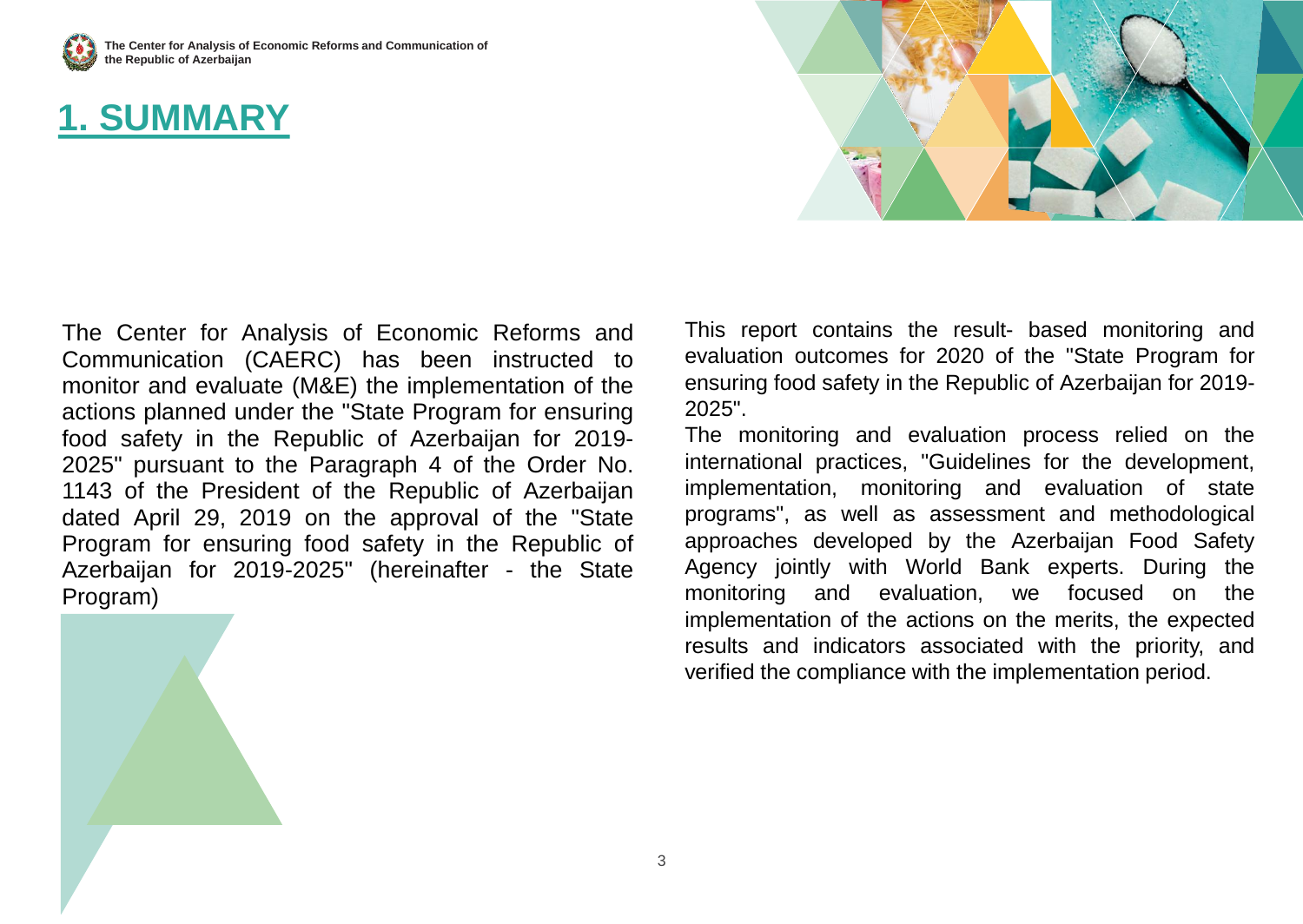

# **2. METHODOLOGICAL FRAMEWORK**



Monitoring and evaluation of the State Program was carried out in line with the strategic vision, key priorities, action plan and results framework with processing of information provided by the main and other implementing agencies based on initial results, outcomes and impact indicators. Each indicator was evaluated in view of the extent to which the indicator achieved the predetermined goal. The evaluation results are divided into 3 levels:

Full achievement - the works was fully implemented as planned, the expected results were achieved. **Marked in green**. Indicates that the results are 80 percent (including 80 percent) or higher.

Partial achievement - the work has not been done enough, does not fully correspond to its core intent or the expected results have not been achieved. **Marked in yellow**. Indicates that the results are moderate or that the completion rate (with percentage) is between 30 and 80.

Targets have not been achieved no results have been achieved, very little has been done or is in fact non-existent. **Marked in red**. Indicates that the results are little or the completion rate (with percentage) is 30 percent (including 30 percent) and below.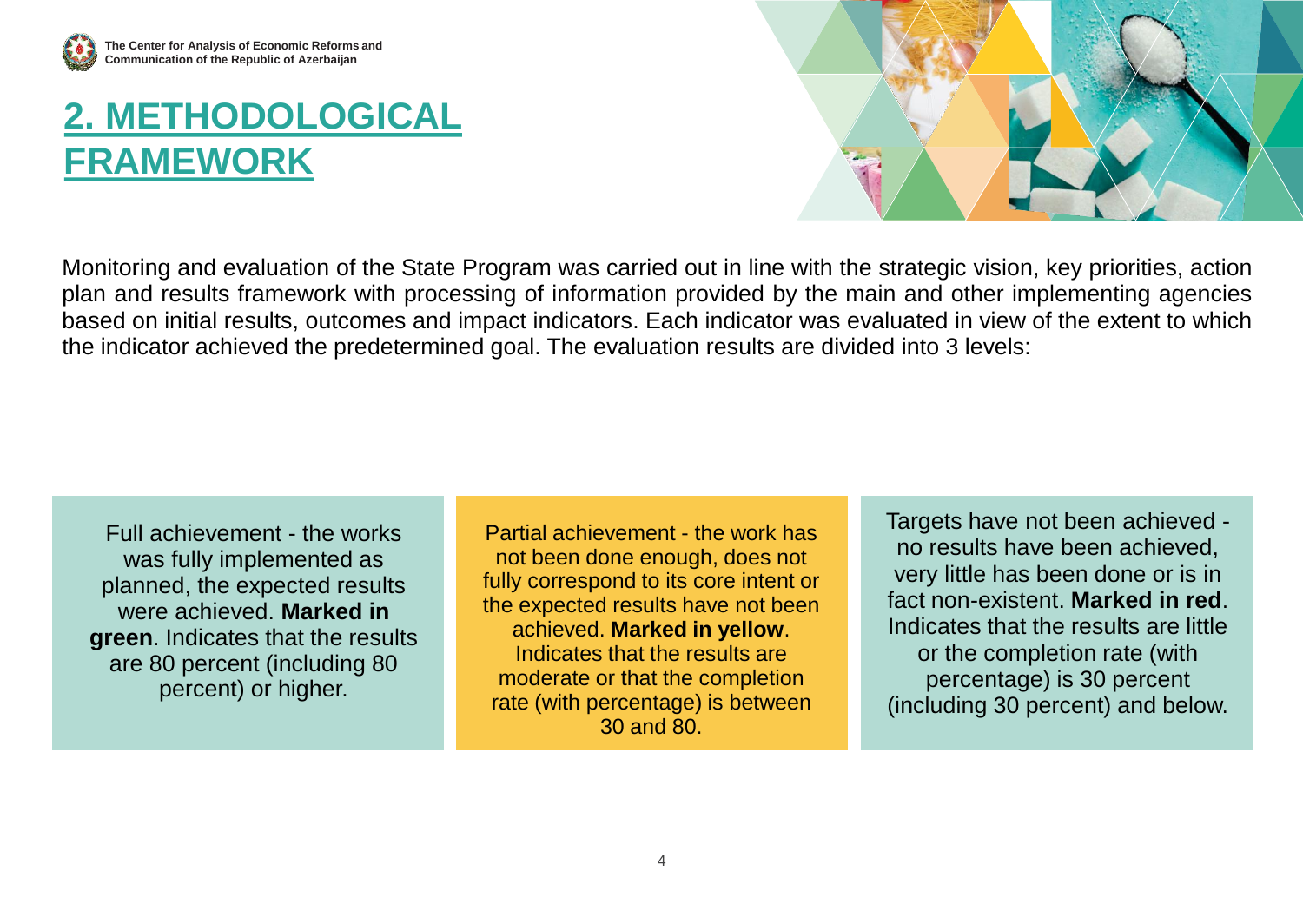

# **2. METHODOLOGICAL FRAMEWORK**

### **Determining performance percentages by each indicator**

As part of the monitoring and evaluation of the State Program, quantitative indicators were divided into two groups incremental and cumulative indicators. Furthermore, in view of the global best practices, indicators were also grouped as positive and negative indicators. The calculation of implementation percentage by positive and negative incremental indicators was based on the following formulas:



When calculating the indicators answered as Yes / No as a quality indicator in the program, it is estimated as 100% for "Yes" and 0% for "No". Percentages over 100% for each indicator were calculated as 100 percent.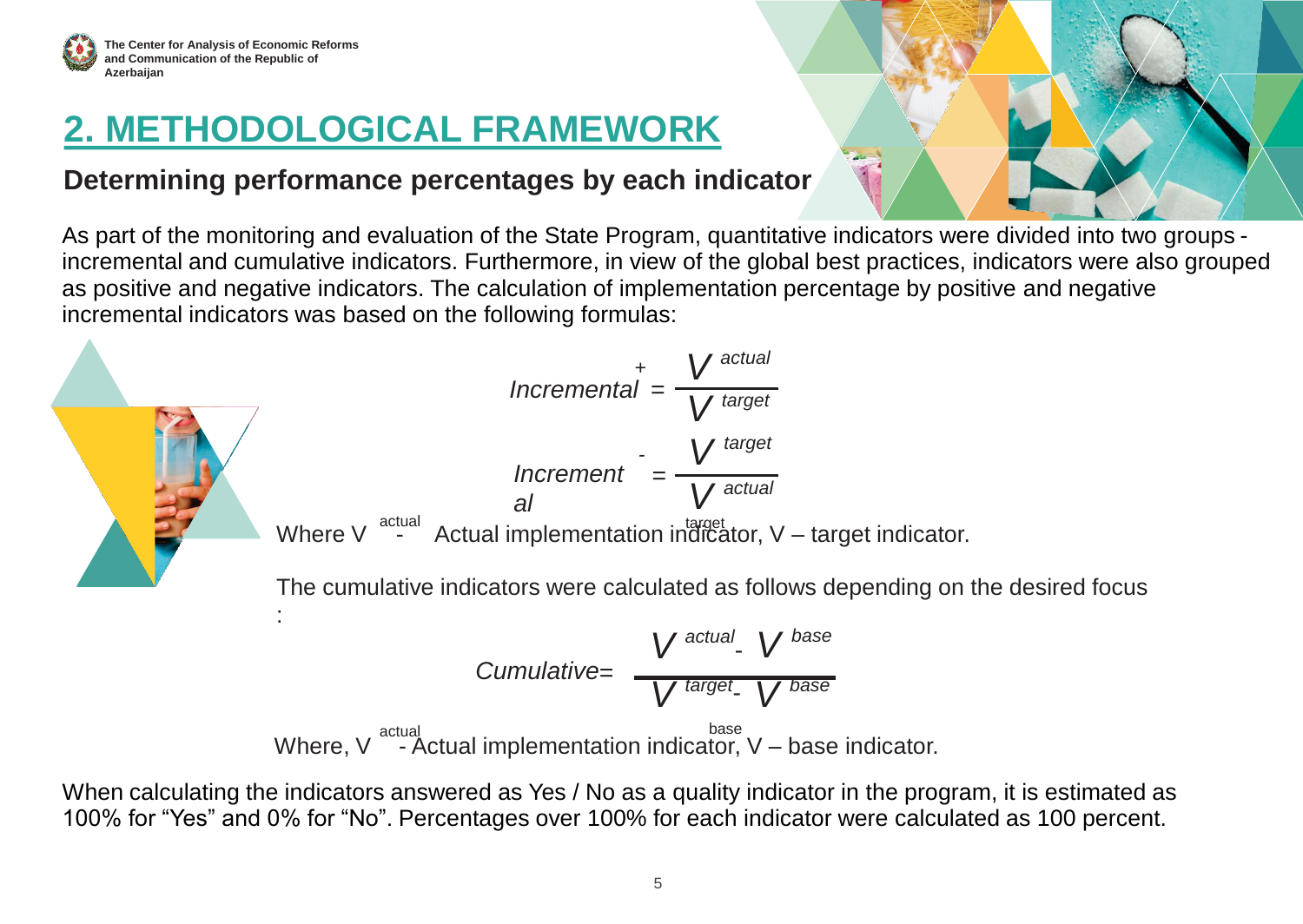

# **2. METHODOLOGICAL FRAMEWORK**



### **Determining the implementation percentage by each action.**

The actions were evaluated on the basis of preliminary result indicators. The implementation percentages of the preliminary results indicators of respective year for each action were collected and divided by their number.

### **Calculating the ratings for key implementing agencies**

The rating of the main implementing agencies was determined by summing the implementation percentages by each action evaluated in the respective year for each institution and by dividing them by their number.

### **Calculating implementation percentage by each priority**

Two approaches were used to calculate the implementation percentage of priorities:

- Implementation percentages of priorities by each measure: it is determined by summing the implementation percentages of respective actions for each priority and by dividing them by their number.
- Implementation percentage of priorities by outcome indicators : it is obtained by summing the relevant outcome indicators for each priority divided by their number.

### **Overall implementation percentage of the State Program**

Two approaches were introduced when calculating the implementation percentage of the State Program :

- State Program's implementation percentage by actions: The implementation percentage of all  $\left\vert \cdot \right\vert$ priorities by each action is summed to get the total number.
- State Program's implementation percentage by expected impact indicators: It is obtained by dividing the sum of expected impact indicators defined in the State Program for the relevant year by their total number.

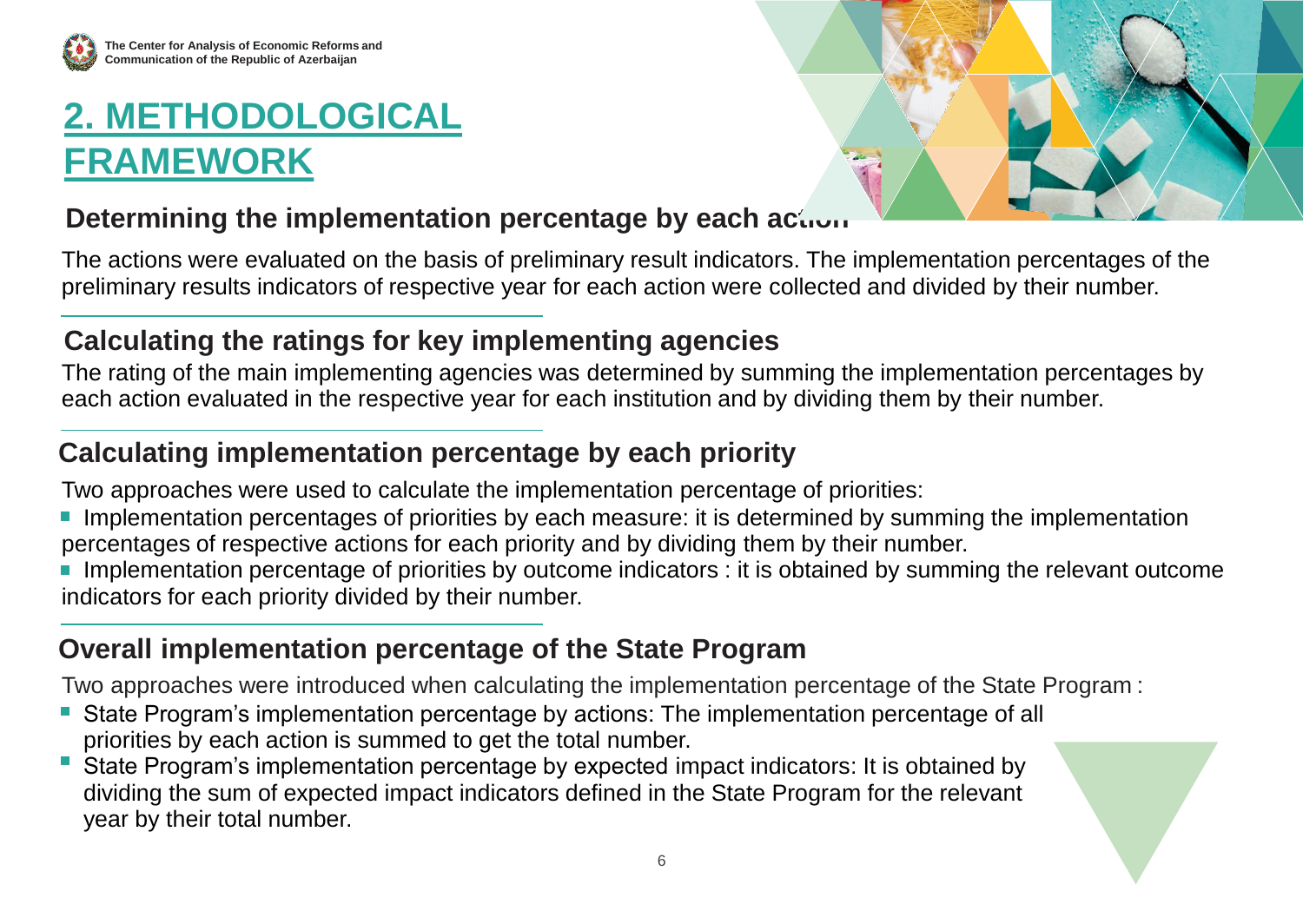

#### **Impact of the State Program on the efforts to ensure food safety in the country in 2020 was as follows**

| Indicator<br>number | <b>Indicator</b> name                                                                                        | <b>Description of indicator</b>                                                                                             | <b>Unit of</b><br>measurement | <b>Indicator</b><br>for base<br>year | <b>Indicator</b> for<br>target year | <b>Achieved</b><br>indicator | Implementatio<br>n percentage |
|---------------------|--------------------------------------------------------------------------------------------------------------|-----------------------------------------------------------------------------------------------------------------------------|-------------------------------|--------------------------------------|-------------------------------------|------------------------------|-------------------------------|
| 003                 | Number of refusals from<br>crossing the EU border for food<br>and agricultural products<br>exported annually | Import refusal cases recorded in the RASSF system<br>of the European Union                                                  | <b>Piece</b>                  | 18                                   | 10                                  |                              | 100.00%                       |
| 004                 | Number of people infected with zoonotic<br>diseases                                                          | Annual number of new people diagnosed with<br>zoonotic disease                                                              | <b>Person</b>                 | 546                                  | 500                                 | 195                          | 100.00%                       |
| 005                 | Annual number of food<br>poisoning cases among people                                                        | Number of people applied hospitals with food<br>poisoning and of those found poisoned clinically<br>during the year         | <b>Person</b>                 | 374                                  | <b>350</b>                          | 546                          | 64.10%                        |
| 006                 | Percentage of animals<br>infected with zoonotic diseases                                                     | The ratio of the number of animals infected with<br>zoonotic diseases to the total number of animals<br>per respective year | <b>Percent</b>                | 5                                    | 4.5                                 | 2.3                          | 100.00%                       |
| 007                 | Areas affected by pests                                                                                      | Volume of areas affected by pests subjected<br>quarantine as a result of control measures                                   | Ha                            | 155432                               | 135000                              | 136089.53                    | 99.20%                        |
| 009                 | Increased public trust in food<br>safety                                                                     | <b>Survey among population</b>                                                                                              | <b>Percent</b>                | $\blacksquare$                       | 50                                  | 63.8                         | 100.00%                       |
| 010                 | <b>Annual number of food</b><br>poisoning cases                                                              | Number of clinically confirmed cases of food<br>poisoning                                                                   | <b>Piece</b>                  | 154                                  | 130                                 | 187                          | $69.52\%$                     |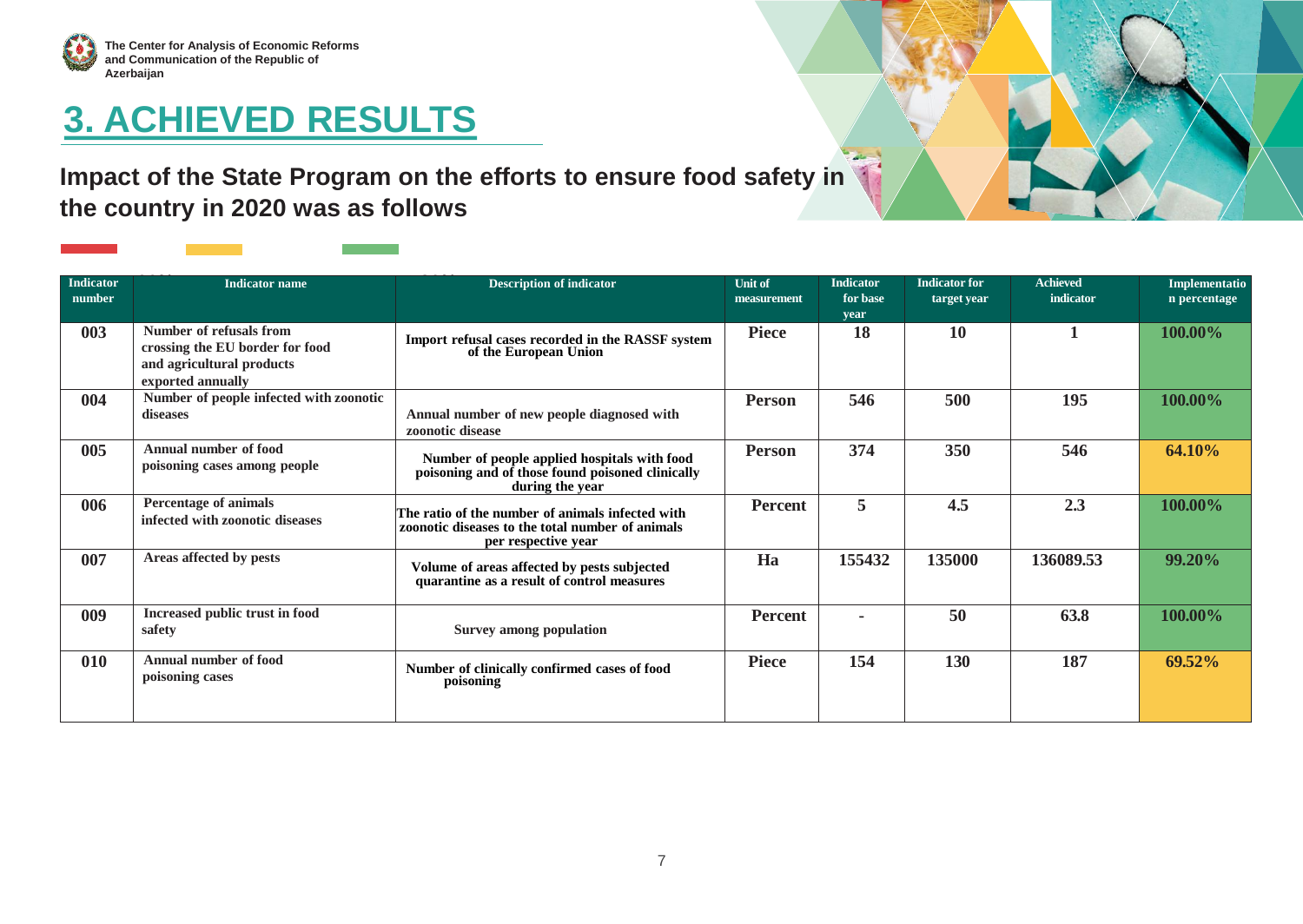

**The Center for Analysis of Economic Reforms and Communication of the Republic of Azerbaijan**

# **3. ACHIEVED RESULTS**

#### **Impact of the State Program on the efforts to ensure food safety in the country in 2020 was as follows**

Only 1 case of refusal of exported food and agricultural products from crossing the EU border was recorded annually. The baseline indicator for this indicator was 18 cases with a target of 10 cases for 2020.

As a result of the works done and of their impacts, the number of people infected with zoonotic diseases decreased significantly accounting for 195 people. The baseline indicator for this indicator was 546 people with a target being 500 for 2020.

The number of people with food poisoning in 2020 accounted for 546 people.

Zoonoz xəstəliklərə yoluxan heyvanların payı hədəfdən əhəmiyyətli dərəcədə az olmuş, 2,3 faiz təşkil etmişdir. The

percentage of animals infected with zoonotic diseases accounted for 2,3 percent, significantly lower than the target.

The share of areas affected by pests has decreased.

Public confidence in food safety has increased.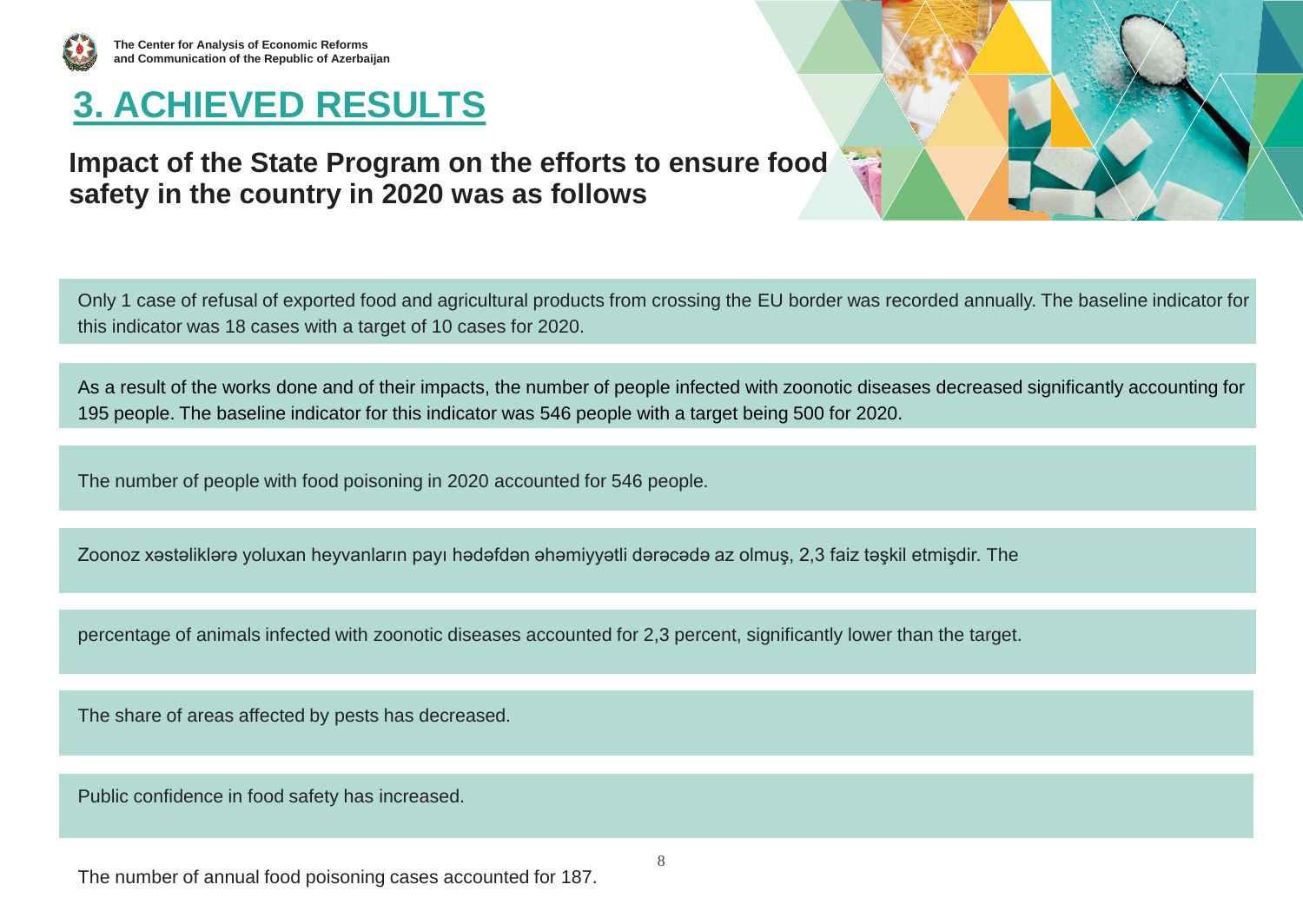

#### **In 2020, the following results were achieved to ensure food safety as part of the 12 priority areas of the State Program**

**For 2020**

|                                                                                                                                                                                                                                                                                                                                                         | $\leq 30\%$                                    | $30% - 80%$<br>$\geq\!\!80\%$                             |
|---------------------------------------------------------------------------------------------------------------------------------------------------------------------------------------------------------------------------------------------------------------------------------------------------------------------------------------------------------|------------------------------------------------|-----------------------------------------------------------|
| State of implementation by priorities                                                                                                                                                                                                                                                                                                                   | <b>Implementation</b><br>percentage by actions | <b>Implementation percentage by</b><br>outcome indicators |
| 10.1 Improving the regulatory framework for food safety, in view of global best practices                                                                                                                                                                                                                                                               | 26.67%                                         | $0.00\%$                                                  |
| 10.2 Improving food safety infrastructure                                                                                                                                                                                                                                                                                                               | 78.93%                                         | 5447%                                                     |
| 10.3 Strengthening scientific support and human resources in food safety                                                                                                                                                                                                                                                                                | 5344%                                          | 40.00%                                                    |
| 10.4 Form a scientific evidence -based risk analysis system in the field of food safety                                                                                                                                                                                                                                                                 |                                                |                                                           |
| 10.5 Improving the registration, approval and certification system in the field of food safety in line with the<br>state-of-the-art requirements                                                                                                                                                                                                        | 16.67%                                         | 30.00%                                                    |
| 10.6 Form a risk-based state control system over food safety                                                                                                                                                                                                                                                                                            | 69.83%                                         | No outcome indicator for<br>the current year              |
| 10.7 Establish an effective and state-of-the-art animal health monitoring system                                                                                                                                                                                                                                                                        | $60.00\%$                                      | 21.20%                                                    |
| 10.8 Establish an effective and modern plant health control system                                                                                                                                                                                                                                                                                      | 21.71%                                         | $0.00\%$                                                  |
| 10.9 Develop public-private partnership in support of food safety                                                                                                                                                                                                                                                                                       | $47.65\%$                                      | $50.00\%$                                                 |
| 10.10 Introduce up-to-date technologies and innovative solutions in the field of food safety                                                                                                                                                                                                                                                            | 31.90%                                         | 42.00%                                                    |
| 10.11 Develop international cooperation in the field of food safety                                                                                                                                                                                                                                                                                     | 68.00%                                         | 70.00%                                                    |
| 10.12 Raise public awareness on food safety, promote healthy nutrition and protect consumer rights                                                                                                                                                                                                                                                      | 96.88%                                         | No outcome indicator<br>for the current<br>year           |
| * The status of implementation of priorities by each action is determined as the ratio of the implementation percentage of actions by each priority to their number. The actiol<br>implementation percentages of preliminary outcome indicators by each measure divided by their number. The results exceeding 100 percent by each indicator were taken | 75.70%                                         | 100.00%<br>eac                                            |

\*\* The implementation status of priorities by outcome indicator is determined as the ratio of the implementation percentage of the outcome indicators by each priority to their number.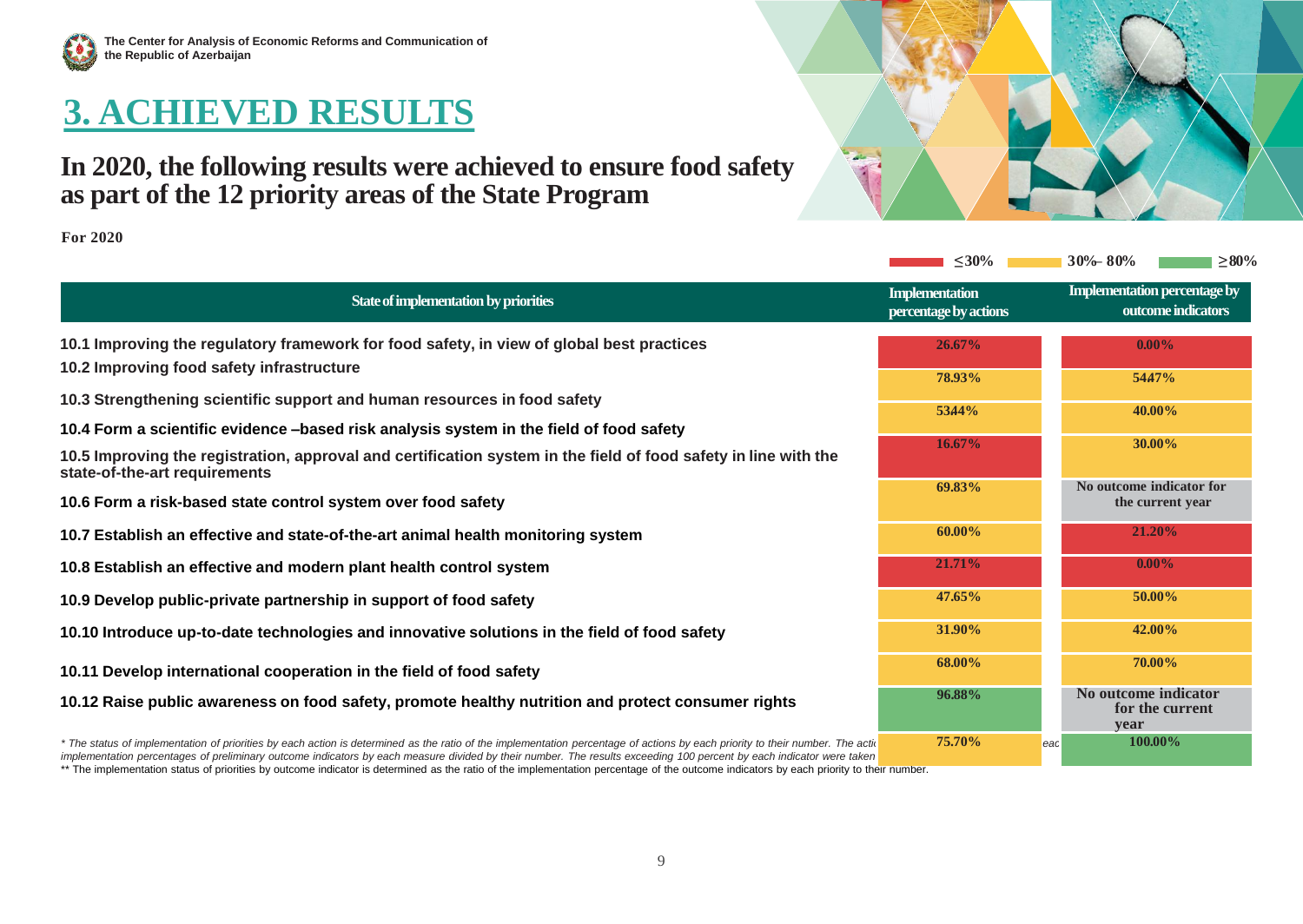



#### **10.1 Improve the regulatory framework for food safety in view of the global best practices**

AFSA has developed 3 new normative documents on sanitary and 1 on phyto-sanitary to bring sanitary, veterinary

and phyto-sanitary norms and guidelines into line with international requirements and (or) to develop new norms and guidelines.

#### **10.2 Improve food safety infrastructure**

Measures have been taken to optimize the existing network of food safety laboratories, to create new laboratories that meet up-to-date requirements and to provide logistics, with 6 laboratories having been modernized and 5 optimized.

To complete microbiological testing, the timeframe from acceptance of samples in laboratories to the submission

of test results has been reduced to an average of 7 working days. F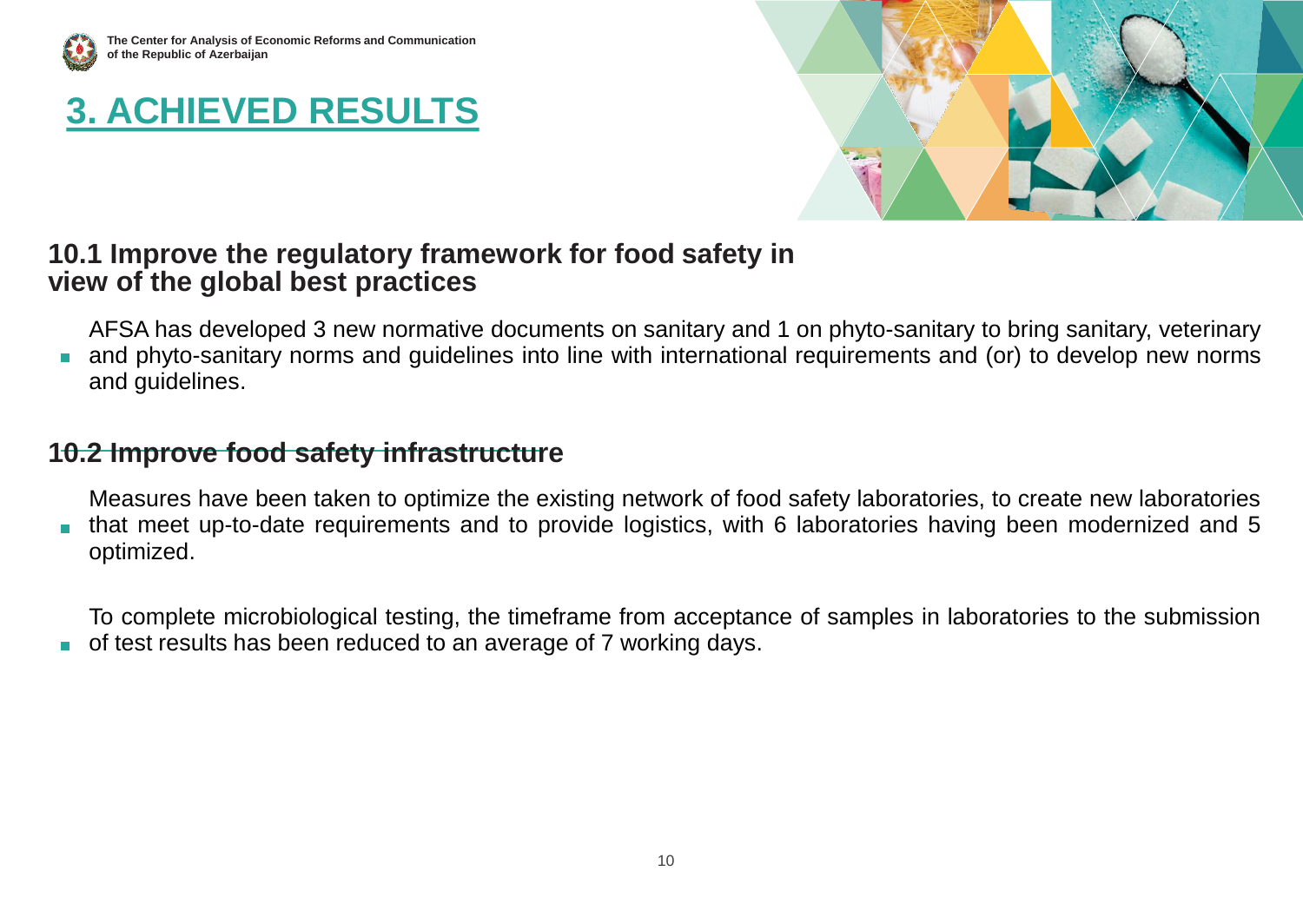



#### **10.3. Strengthen scientific support and human resources in food safety**

In 2020, 878 international and local research articles associated with food safety, animal and plant health were included in the scientific database of AFSI to create a database of existing scientific research papers in order to substantiate the assessment of food safety- related risks from scientific perspectives.

Normative documents were developed and adopted using scientific researches and risk assessment reports. Risk assessments were undertaken on the basis of the results generated from food safety database.

#### **10.4. Form a scientific evidence- based risk analysis system in the field of food safety**

In order to objectively assess the problems identified in facilities subjected to food safety, veterinary and phyto-sanitary control, a risk profile of two diseases on anthrax and plague in small ruminants was prepared in connection with animal health.

A risk analysis approach for food safety and plant health has been introduced with respect to 3 problems - tomato fruit brown wrinkle virus, aflatoxin in hazelnuts, and trans fatty acids in vegetable oils.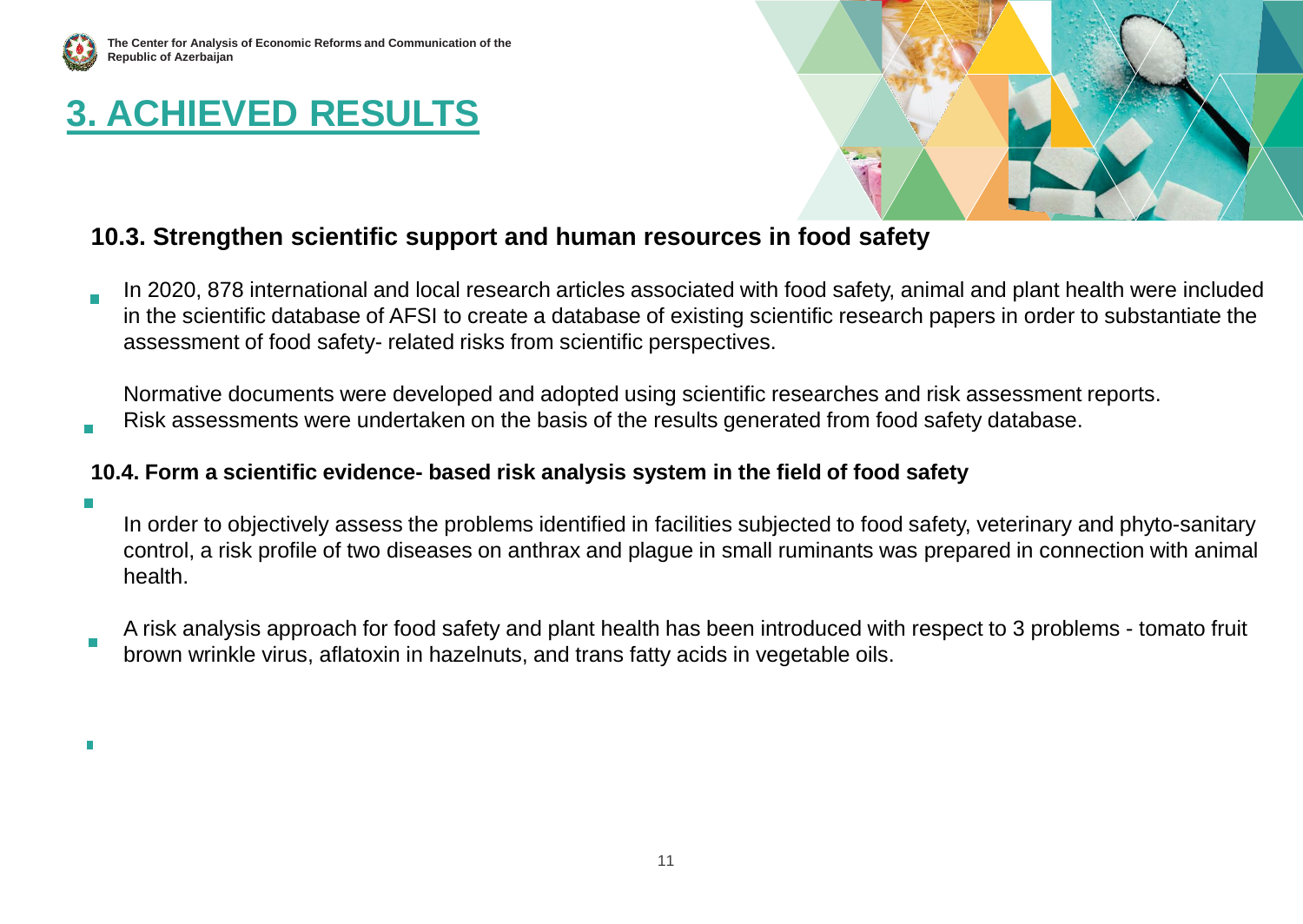

**The Center for Analysis of Economic Reforms and Communication of the Republic of Azerbaijan**

### **3. ACHIEVED RESULTS**



#### **10.5 Improve registration, approval and certification system in food safety in accordance with the latest requirements**

Registration and approval guidelines have been developed in line with global best practices to improve the  $\mathcal{C}^{\mathcal{A}}$ procedures for registration and approval of food operators and facilities, in view of international best practices.

A total of 17864 food operators involved in all stages of the food chain, as well as those included into Automated Food Safety Information System (AWIS) – a database created for food production and trade flows  $\mathcal{L}_{\mathcal{A}}$ were registered.

#### **10.6 Form risk-based state control system over food safety**

Regulations on food rating of food operators and facilities have been developed in order to form a mechanism for determining their rating on the basis of risk indicators.

Risk-based import control guidelines have been prepared to develop a new mechanism to control the import of

foodstuffs, goods subject to veterinary and sanitary control.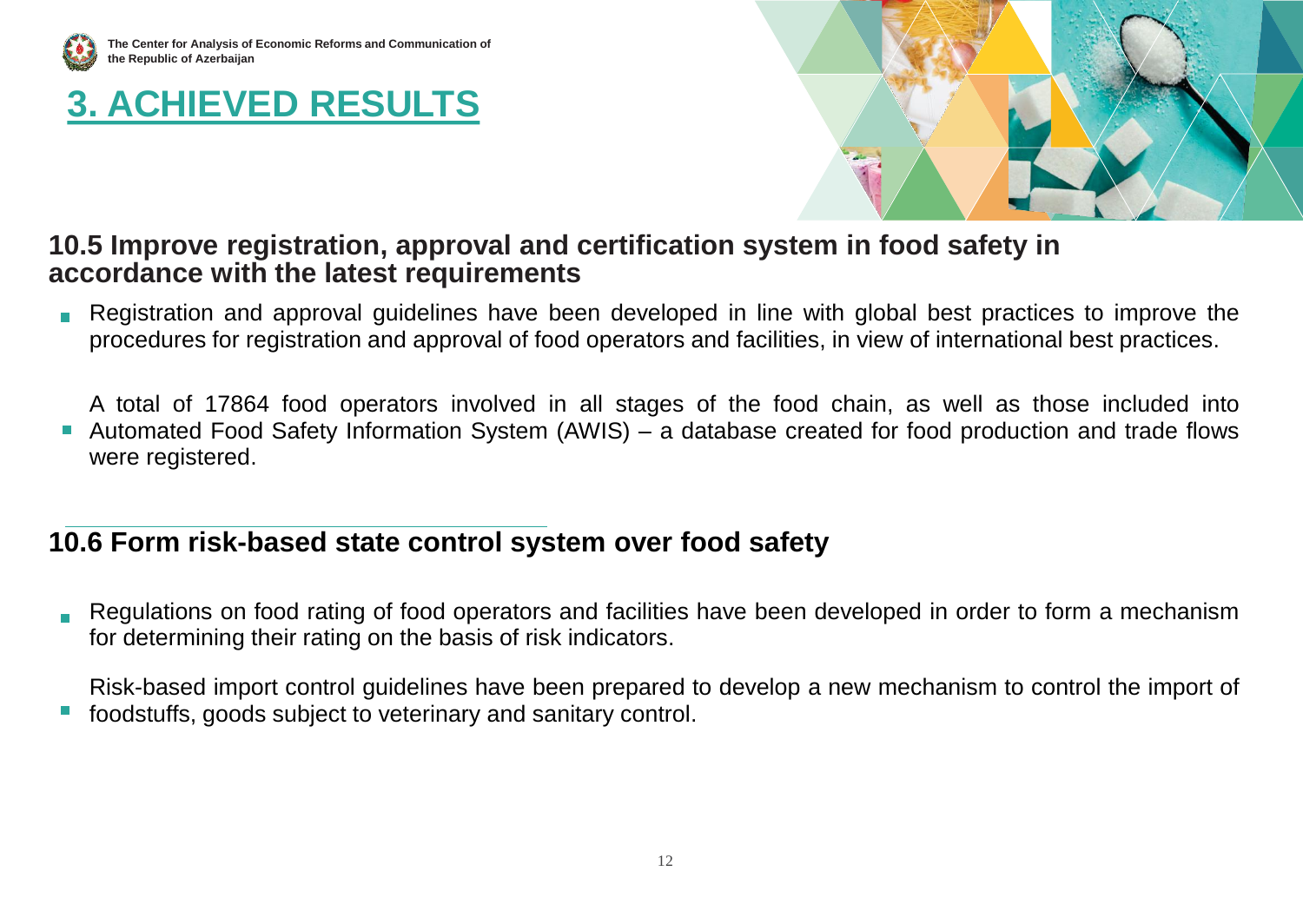

×

**The Center for Analysis of Economic Reforms and Communication of the Republic of Azerbaijan**

### **3. ACHIEVED RESULTS**



#### **10.7. Create an effective and up-to-date animal health control system**

Measures have been taken to organize preventive vaccination of agricultural and domestic animals, with a total of 32.6 million animals, excluding birds, vaccinated.

Awareness-raising measures were taken to reduce the use of veterinary antimicrobials and stress factors, with

a total of 257 households and farmers benefited from these measures in different regions of the country. п

#### **10.8. Create an effective and modern plant health control system**

A total of 43,745 soil samples were tested in connection with plant protection products and agrochemicals in order to monitor the use of plant protection products and agrochemicals on arable lands,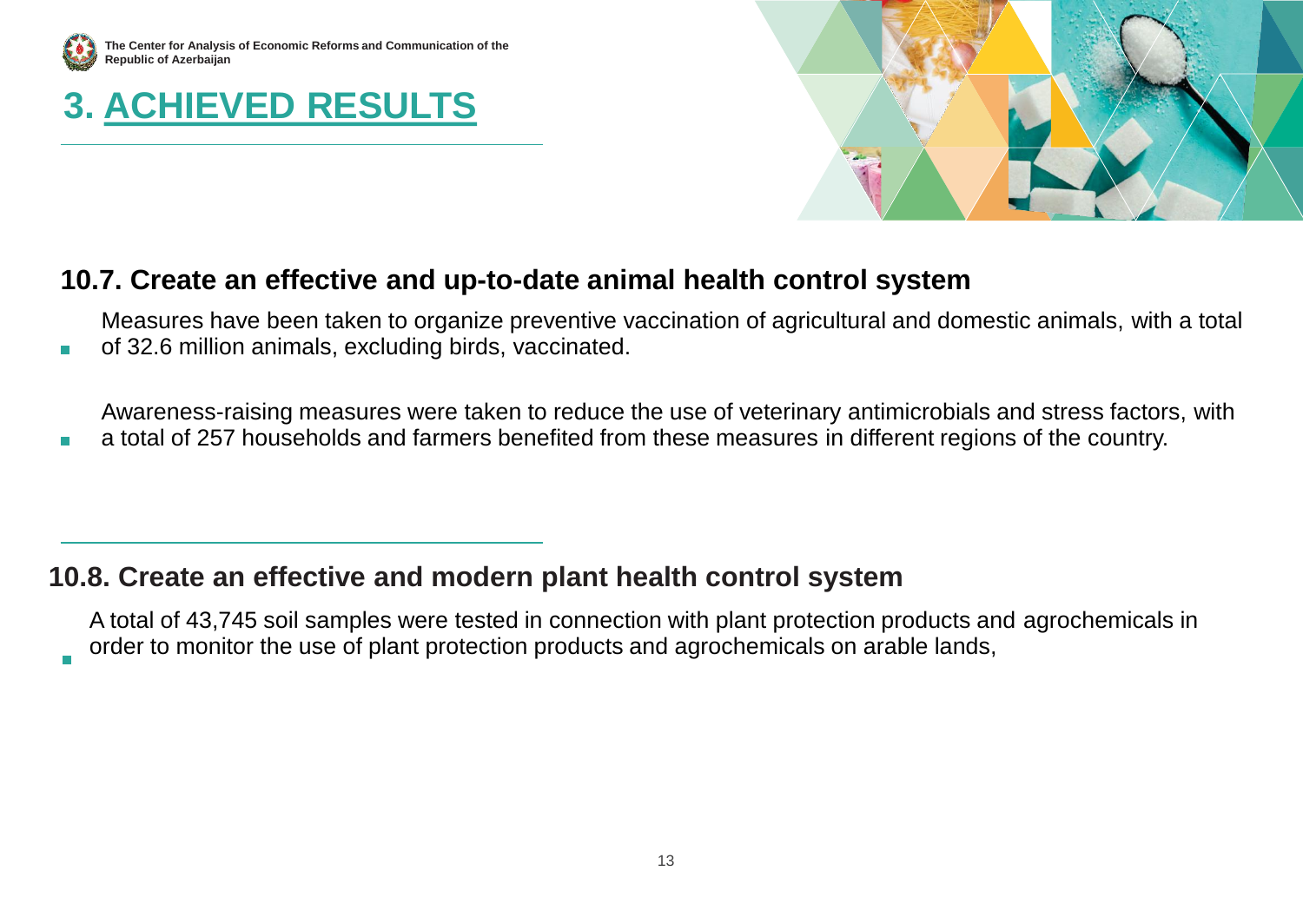

×

**The Center for Analysis of Economic Reforms and Communication of the Republic of Azerbaijan**

# **3. ACHIEVED RESULTS**



#### **10.9. Develop public-private partnership to support food safety**

Measures have been taken to create public-private partnership platforms in food safety, with cooperation platforms established with the involvement of the private sector.

11 slaughterhouses have been registered by AFSA following the support of the establishment of private

slaughterhouses and sales centers that meet veterinary-sanitary and sanitary-epidemiological requirements.  $\overline{\phantom{a}}$ 

### **10.10. Apply the latest technologies and innovative solutions in food safety**

- Measures have been taken to integrate the databases of appropriate government agencies (institutions) into Ŀ. the Automated Food Safety Information System (AFSIS) of AFSA through the Electronic Government Information System.
- П Following the measures taken to exercise control over food safety using information technologies, a total of 50,157 inspections were undertaken using information technologies.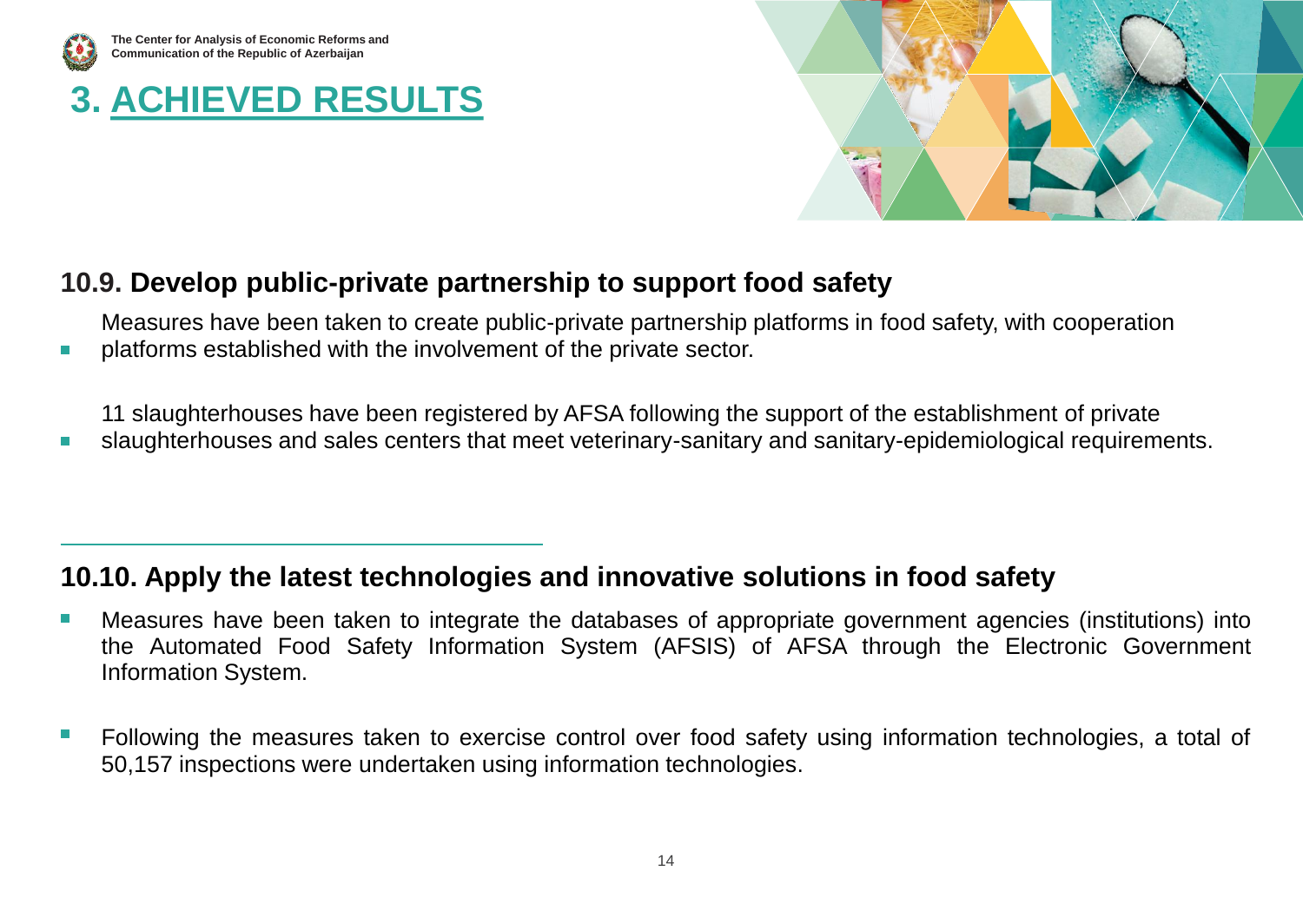



#### **10.11. Develop international cooperation in the field of food safety**

It was achieved to expand the cooperation with international organizations involved in food safety (including  $\mathbb{R}^3$ Codex Alimentarius, OIE, IPPC, WHO, FAO), and the AFSA staff participated in programs, summits and conferences of 7 international and regional organizations.

#### **10.12. Raise awareness of public on food safety, ensure promotion of healthy nutrition and protection of consumer rights**

Measures have been taken to improve mechanisms for public control of food safety. The awareness of public was raised with promotional and education activities to ensure observance of sanitary and hygienic norms and rules during canning, storage and use of food products, which was followed by further awareness raising of consumers as part of the "promotional activities for healthy and rational nutrition".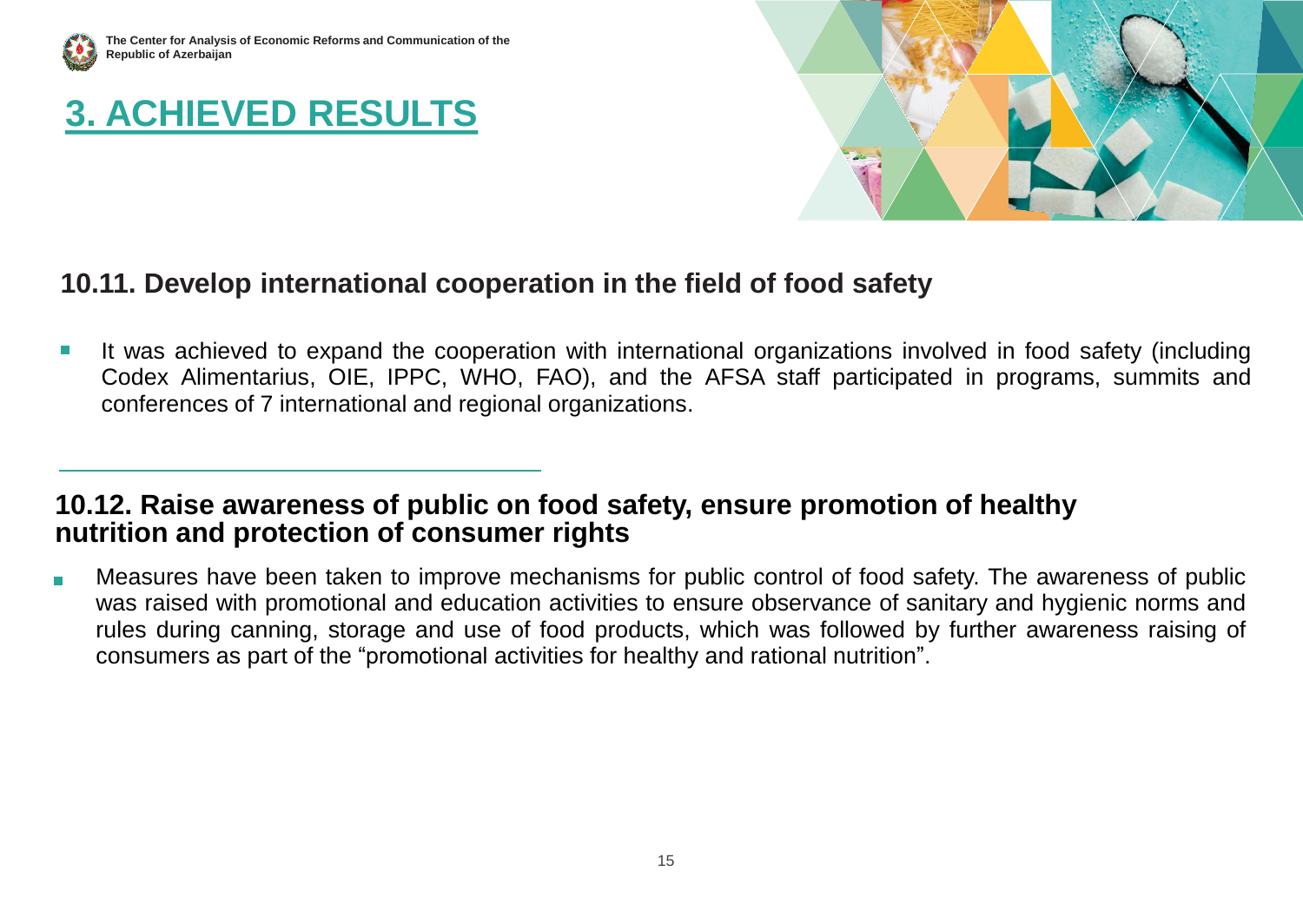

### **4. DETAILED INDICATORS AND RECOMMENDATIONS**

#### **Model form of actions, output, outcome indicators and recommendations**

| Priority      |        | 10.3 10.3. Strengthen scientific support and human resources in food safety                                                                                                       |                                                                                                                                                                                                                 |                                      |                                 |                              |                                                |                                     |                                |                                                                                                                                                                                                                                                                                                                                                                                                                            |
|---------------|--------|-----------------------------------------------------------------------------------------------------------------------------------------------------------------------------------|-----------------------------------------------------------------------------------------------------------------------------------------------------------------------------------------------------------------|--------------------------------------|---------------------------------|------------------------------|------------------------------------------------|-------------------------------------|--------------------------------|----------------------------------------------------------------------------------------------------------------------------------------------------------------------------------------------------------------------------------------------------------------------------------------------------------------------------------------------------------------------------------------------------------------------------|
| <b>Index</b>  | #      | Name of priority /indicator<br>/action                                                                                                                                            | <b>Description of indicator</b>                                                                                                                                                                                 | <b>Baseline</b><br>year<br>indicator | <b>Target year</b><br>indicator | <b>Achieved</b><br>indicator | Implementatio<br>n percentage                  | Implem<br>entation<br><b>status</b> | Key<br>implementin<br>g agency | <b>Recommendations and Remarks</b>                                                                                                                                                                                                                                                                                                                                                                                         |
| Outcome       | 017    | <b>Number of risk assessments</b><br>based on the results taken<br>from food safety database                                                                                      |                                                                                                                                                                                                                 | $\bf{0}$                             | $\overline{2}$                  | 1                            | 50.00%                                         |                                     |                                | * It is recommended that the risk assessments developed for<br>the indicator refer to the data obtained from the database on<br>food poisoning and death cases, and that the risk assessments<br>and researches conducted by ACTI be published in<br>international and local scientific journals.                                                                                                                          |
| Outcome       | 018    | Number of scientific studies<br>and risk assessments<br>conducted by Food Safety<br>Institute                                                                                     |                                                                                                                                                                                                                 | $\bf{0}$                             | 5                               | 8                            | 100.00%                                        |                                     |                                | * It is recommended to improve the reporting on the<br>development and submission to AFSA of risk assessments, as<br>well as on awareness raising measures taken, and to improve the<br>record keeping activity in meetings and discussions on risk<br>assessments and scientific researches in the coming years.                                                                                                          |
| Outcome       | 019    | Number of students in annual<br>food safety training programs<br>developed in collaboration with<br><b>AFSA</b>                                                                   | The cumulative number of new students<br>involved in the jointly implemented<br>curriculum for the given period                                                                                                 | $\mathbf{0}$                         | 40                              | $\mathbf{0}$                 | $0.00\%$                                       |                                     |                                | * As the deviation from the targeted indicator is critical, it<br>is recommended to analyze the problems on this indicator<br>and speed up the work.                                                                                                                                                                                                                                                                       |
| Action        | 10.3.1 | 10.3.1. Establish a database of existing international and local scientific research works to substantiate the food<br>safety-related risk assessment from scientific perspective |                                                                                                                                                                                                                 |                                      |                                 | 100.00%                      | implemented                                    | <b>Food Safety</b><br>Agency        |                                |                                                                                                                                                                                                                                                                                                                                                                                                                            |
| <b>Output</b> | 043    | Number of international and<br>local research articles<br>included in the scientific<br>database of AFSI                                                                          | Number of new local and international<br>scientific articles to be included in the<br>database each year. The scientific<br>database will cover food safety, animal<br>and plant health                         | $\mathbf{0}$                         | 300                             | 878                          | 100.00%                                        |                                     |                                | * It is recommended to reconsider the targets for the upcoming<br>year with greater deviation. It is recommended to ensure the<br>completeness and accuracy of the information on the columns<br>(author, year, title, label, etc.) in the "All references" section of<br>the scientific database. As a new area of research, it is<br>recommended to add "bioengineering research" in the<br>description of the indicator |
| Action        |        | 10.3.2 10.3.2. Conduct analysis of diseases of food origin in the country and create their database                                                                               |                                                                                                                                                                                                                 |                                      |                                 | 100.00%                      | implemented                                    | <b>Food Safety</b><br>Agency        |                                |                                                                                                                                                                                                                                                                                                                                                                                                                            |
| Output        | 044    | A database on food poisoning<br>and death cases has been<br>created                                                                                                               | Database of clinically validated<br>food poisoning and death cases                                                                                                                                              | $\bf No$                             | Yes                             | Yes                          | 100.00%                                        |                                     |                                | * It is recommended to integrate the system into AQTIS to<br>ensure flexible entry and monitoring of death and food<br>poisoning cases in the coming years.<br>* It is proposed to improve the information in the database, to<br>create additional sections for a more precise description of<br>poisoning cases                                                                                                          |
| Action        |        | 10.3.3 10.3.3. Strengthen the scientific potential of the Food Safety Institute                                                                                                   |                                                                                                                                                                                                                 |                                      |                                 | 75.50%                       | <b>Partially</b><br>implemente<br><sub>d</sub> | <b>Food Safety</b><br>Agency        |                                |                                                                                                                                                                                                                                                                                                                                                                                                                            |
| Output        | 045    | <b>Number of external experts</b><br>involved in the scientific<br>committees of AFSI                                                                                             | <b>Number of external experts</b><br>involved in scientific<br>committees                                                                                                                                       | $\mathbf{0}$                         | 15                              | 25                           | 100.00%                                        |                                     |                                | * It is recommended to increase the number of specialists<br>included in the scientific committee responsible for the<br>indicator                                                                                                                                                                                                                                                                                         |
| Output        | 046    | <b>Number of annual AFSI</b><br>specialists benefiting from<br>measures aimed at building<br>scientific capacities                                                                | Number of specialists participating in<br>local and international events (seminars,<br>conferences, trainings, courses,<br>educational programs) during the year for<br>the development of scientific potential | <b>100</b>                           | <b>100</b>                      | 51<br>16                     | 51.00%                                         |                                     |                                | * To develop the scientific potential, it is recommended to<br>speed up the efforts to ensure participation of AFSI staff in<br>local and international events next vear.<br>* It is proposed to increase certification and accountability in<br>connection with the participation of employees                                                                                                                            |

 $\sim$   $\leq$  30%  $\sim$  30%–80%